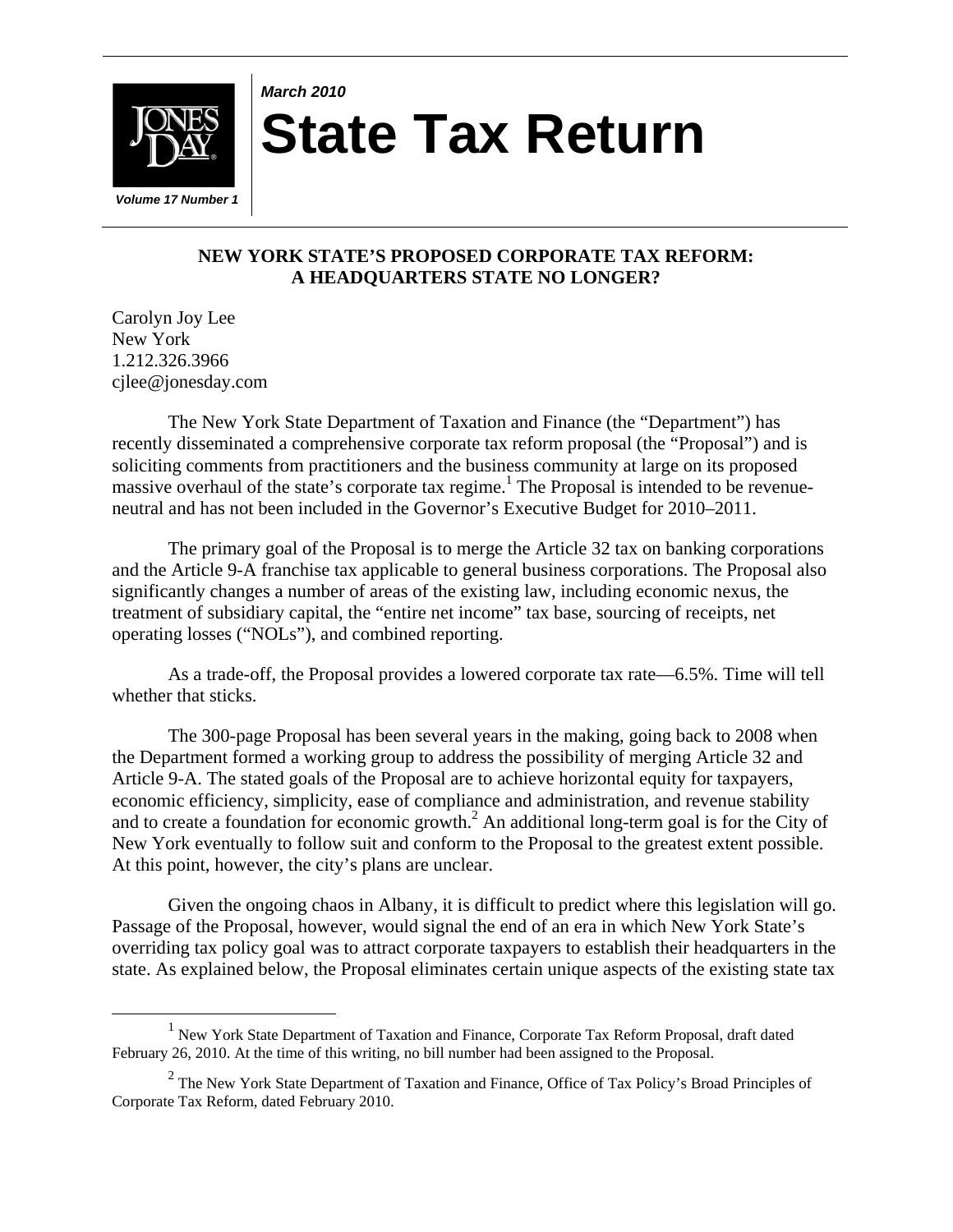regime that were created as incentives for corporate taxpayers to establish commercial headquarters in New York State.<sup>3</sup> At the same time, the Proposal modernizes many aspects of the corporate tax, striving to reflect the business models of the 21st century.

#### *Corporations Covered*

The Proposal merges Article 9-A, the tax on general business corporations, and Article 32, New York's tax on banks. In doing so, the Proposal eliminates many of the anomalies/planning opportunities that have long been part of New York's tax law. For banks in particular, the disappearances of "grandfathered 9-A's" and of the Gramm-Leach-Bliley transitional rules<sup>4</sup> should offer significant simplification.

#### *Economic Nexus*

Not surprisingly, in the ever-expanding quest to broaden the tax base, the Proposal introduces a number of thresholds that, if met, would subject an out-of-state corporation to the New York corporate franchise tax. These thresholds are not entirely novel; a similar, albeit somewhat narrower, version currently exists under Article  $32<sup>5</sup>$  Because these thresholds can be met without the physical presence of the corporation, it is evident that the Department is officially adopting economic nexus, departing from New York's history to the contrary.

Under the Proposal, an out-of-state corporation would be considered "doing business" in New York if (i) "it has receipts within this state of one million dollars or more in the taxable year"; (ii) "it has issued credit cards to one thousand or more customers who have a mailing address within this state as of the last day of its taxable year"; (iii) "it has merchant customer contracts with merchants and the total number of locations covered by those contracts equals one thousand or more locations in this state to whom the corporation remitted payments for credit card transactions during the taxable year"; or (iv) the "sum of the number of customers" described in subparagraph (ii) of this paragraph plus the "number of locations covered by its contracts" described in subparagraph (iii) "equals one thousand or more."<sup>6</sup>

A corporation would be considered doing business in New York if it meets these thresholds by itself or if the thresholds are met as the result of the total activities of corporations in a combined group.<sup>7</sup>

Also, under the Proposal, the use by an out-of-state corporation of a fulfillment service located in New York will no longer be an exception to "doing business" in the state.<sup>8</sup>

 $\frac{1}{3}$  $3$  For example, the broad exclusion of income from subsidiary capital in computing entire net income would be significantly changed under the Proposal.

 $4$  The Governor's 2010–2011 Budget has proposed the extension of these rules, however, offering relief while the Proposal wends its way through the legislative process.

<sup>&</sup>lt;sup>5</sup> N.Y. Tax Law § 1451(c)(1) (relating to credit card companies).

 $<sup>6</sup>$  Proposal § 8.</sup>

<sup>7</sup> *Id*.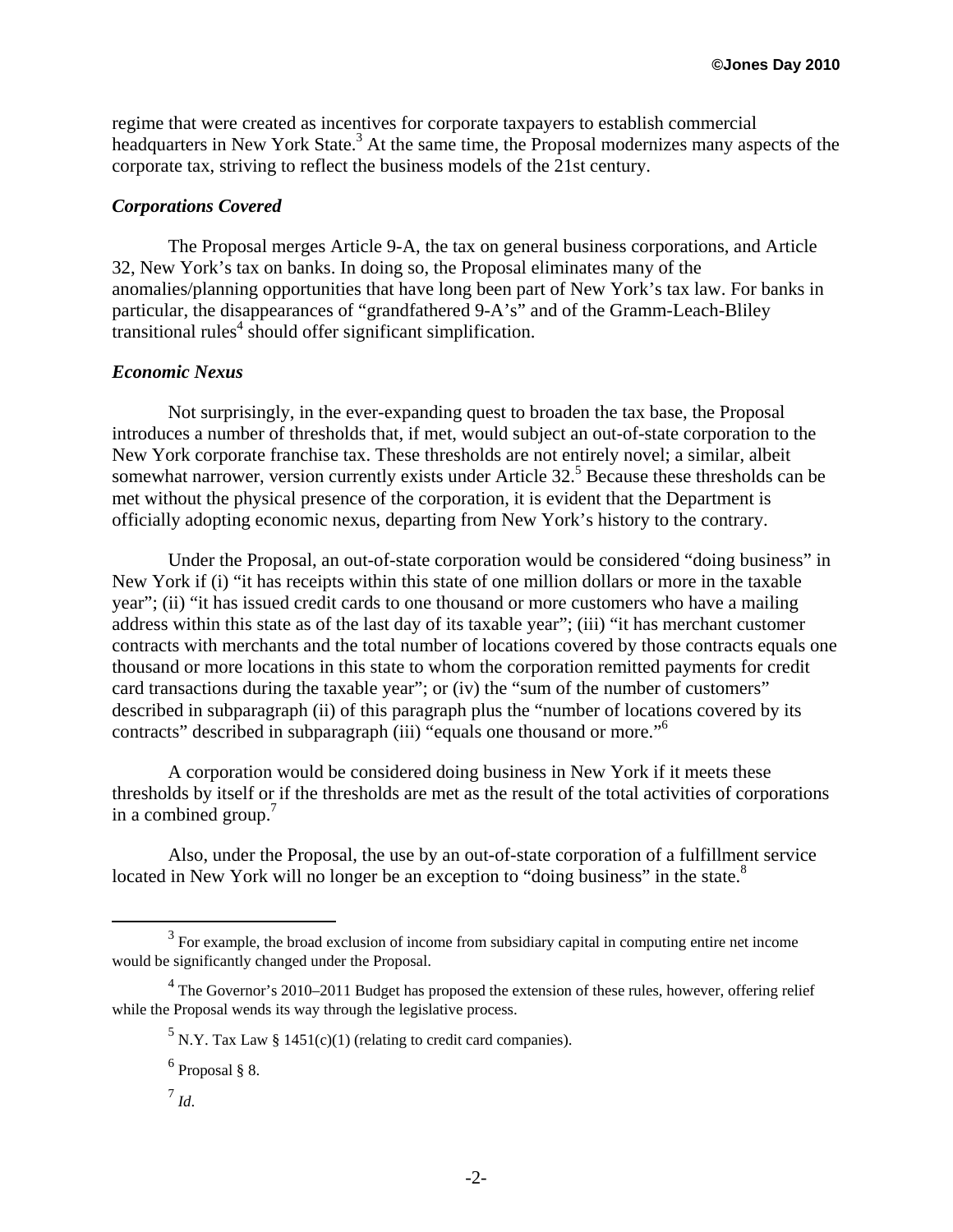#### *Changes to the Tax Base*

Under the Proposal, the income tax base will generally follow traditional Article 9-A principles. However, there are a number of very significant changes to the corporate tax base. First, under the Proposal there will be only two baskets of income: business and investment. The treatment of income from subsidiaries would be significantly changed. Specifically, the blanket exemption for income from subsidiary capital would be eliminated. Instead, dividends from, and gains and losses on, the stock of nonunitary subsidiaries would be classified as investment income if held for more than six months. Income from subsidiaries' debt instruments, from subsidiary stock held for six months or less, and from the stock of unitary subsidiaries would be treated as apportionable business income. Dividends from unitary but noncombined subsidiaries would not be taxed, and associated interest expense would not be deductible; however, a 60/40 election (see below) would be permitted.

"Investment income," defined generally to include dividends but not interest from unrelated or nonunitary corporations, will not be taxed at all, and related interest expense would not be deductible. Special rules will similarly address investments made through partnerships. In lieu of tracking disallowed expenses, taxpayers would be allowed to exclude 60% of investment income from entire net income and treat the 40% balance as taxable business income. Income from cash would be considered business income.

For non-U.S. corporations, New York State income will generally follow federal concepts. Thus, a non-U.S. corporation with a permanent establishment in the U.S. would start its New York State income computation with federal (rather than worldwide) income, whether determined under the Internal Revenue Code or a U.S. tax treaty. A non-U.S. corporation without a permanent establishment would base its New York State income on (apportioned) effectively connected income, presumably also incorporating any applicable federal treaty protections. New York's modifications would then be applied to the federal starting point.

Banking corporations would, subject to some special rules, lose the special New York bad-debt deductions and instead follow the federal rules.

#### *Apportioning Business Income*

New York was among the wave of states that moved to a single-receipts-factor formula in recent years; it began using a single receipts factor for sourcing business income under Article 9- A in 2007.<sup>9</sup> The intricacies and nuances of New York's receipts-sourcing rules have therefore become extremely important. While under the Proposal the rules for sourcing will remain

<sup>8</sup> *Id*.

<sup>(</sup>continued…)

<sup>&</sup>lt;sup>9</sup> N.Y. Tax Law § 210.3(a)(10)(A)(ii).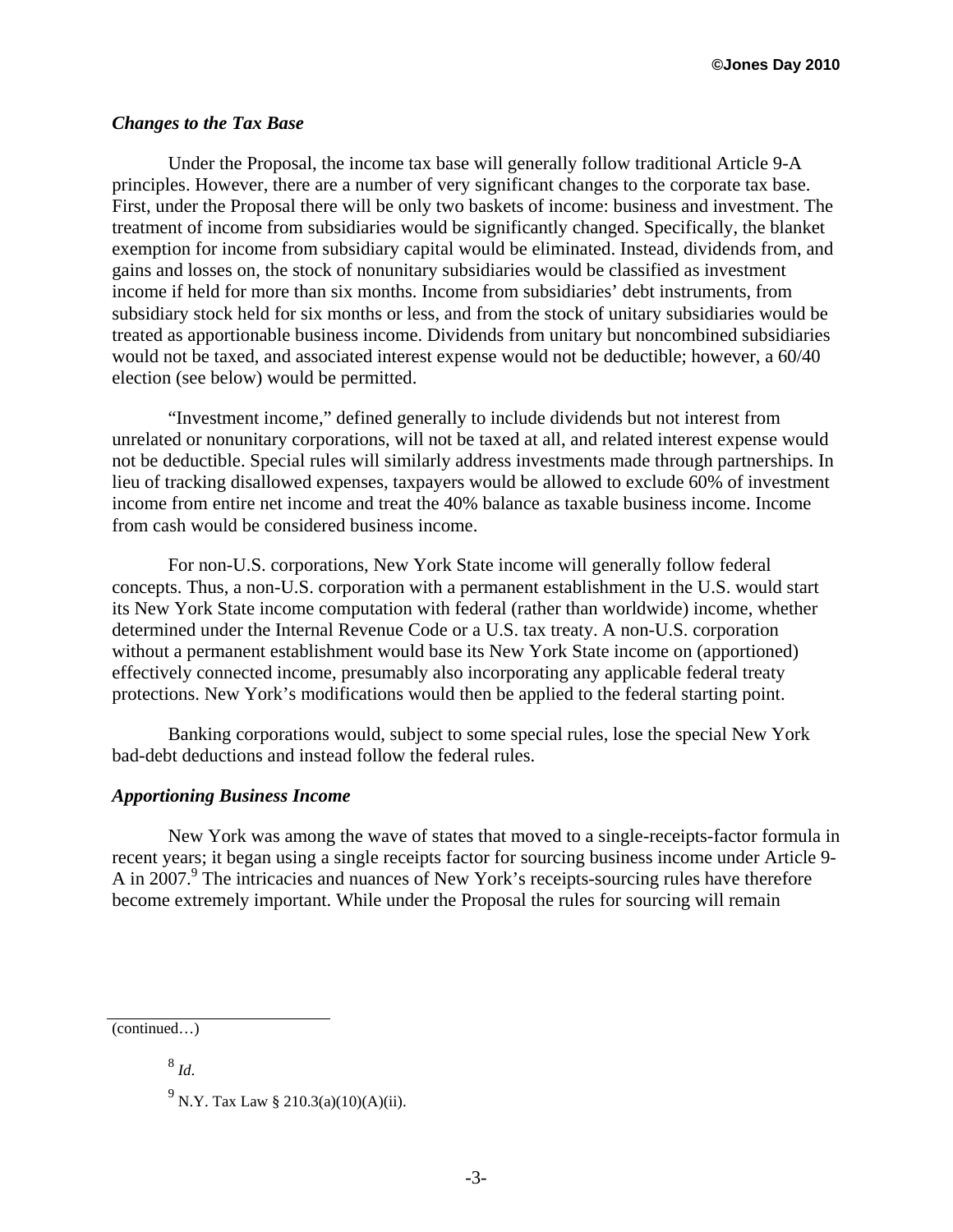relatively unchanged for certain receipt categories, <sup>10</sup> there are notable changes for certain types of receipts.<sup>11</sup>

Like those of many other states, New York's sourcing rules were created before today's technological advances and streams of electronic commerce. In order to update its sourcing rules, New York has amended certain rules, over time, to reflect an increasingly market-based approach.<sup>12</sup> The Proposal takes these sourcing rules a significant step further in that direction, using customer- or market-based rules for even broader categories of receipts.

For example, under the Proposal, receipts from services will be sourced to New York if the customer is located within New York. Currently, receipts from services are sourced based on where the services are performed.<sup>13</sup> Similarly, receipts from digital products<sup>14</sup> will be sourced to New York if the product is used in the state, as determined under a four-level hierarchy (*i.e.*, the delivery destination, the billing address of the purchaser, the ZIP Code or other geographic indicator of the purchaser, or the percentage of the taxpayer's receipts within the state under the digital product rules for the preceding taxable year).

Other notable provisions of the Proposal include rules regarding the sourcing of receipts from electricity and from financial instruments. Receipts from the sale of electricity are to be sourced based on the point of delivery. As for sourcing receipts from financial instruments, the rules in the Proposal are more complex.

The first step is to categorize the instrument as either "qualified" (*i.e.*, financial instruments marked to market under I.R.C. § 475, except for loans secured by real property and physical commodities) or "nonqualified" (*i.e.*, financial instruments not within the definition of "qualified financial instrument"). For receipts from qualified financial instruments, taxpayers make an irrevocable, annual election to use a customer-sourcing method or a fixed-percentage

 $11$  Proposal § 14.

<sup>12</sup> For example, in 2001 the rules for sourcing certain receipts earned by a registered securities or commodities broker or dealer were changed. As of 2001, such receipts were sourced based on the domicile of the shareholder. N.Y. Tax Law  $\S$  210.3(a)(2)(B).

 $^{13}$  20 N.Y.C.R.R. § 4-4.3.

<sup>&</sup>lt;sup>10</sup> The sourcing of receipts from the following categories of transactions will continue to be based on the existing rules: sales of tangible personal property (point of destination); rental of real and tangible personal property (location of the property); royalties from the use of patents, copyrights, and similar intangible property; services (management, administration, or distribution) provided to regulated investment companies (the domicile of the shareholders); broker/dealer activities; receipts of special industries, such as railroad, trucking, air freight forwarding, and aviation services; advertising (based on the location of the customer, viewer, or listener); transportation or transmission of gas through pipes (transportation units, defined as one cubic foot of gas over a distance of one mile, located within and without the state); and credit card and similar activities (the mailing address of the cardholder or the address of the merchant).

<sup>&</sup>lt;sup>14</sup> "Digital products" are defined in § 14 of the Proposal as "any property or service, or combination thereof, of whatever nature delivered to the purchaser through the use of wire, cable, fiber-optic, laser, microwave, radio wave, satellite or similar successor media, or any combination thereof" and include "audio work, audiovisual work, visual work, book or literary work, graphic work, game, information or entertainment service, storage of digital products and computer software by whatever means delivered."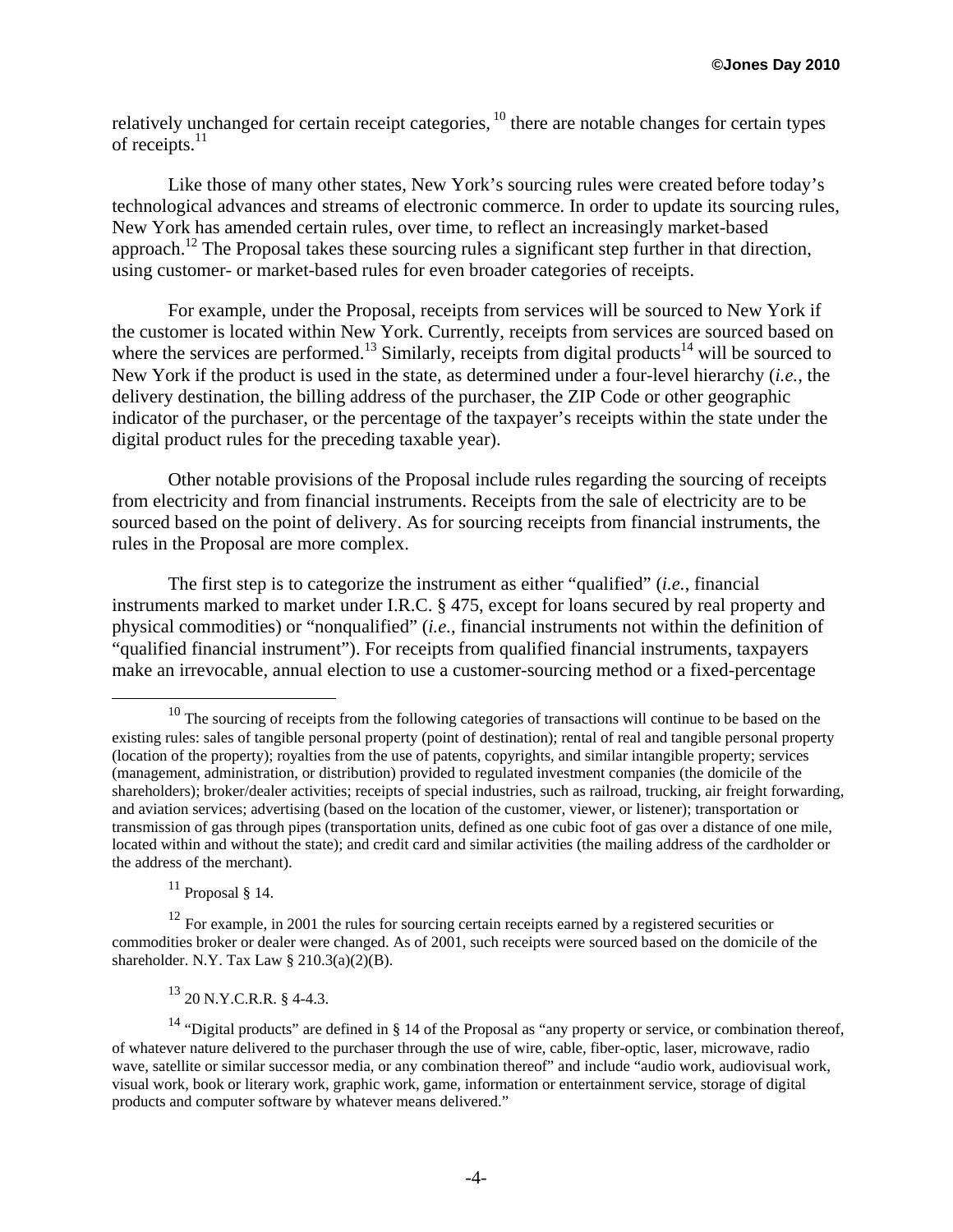method (currently pegged at 8% and applicable to all members of a combined group).<sup>15</sup> For receipts from nonqualified financial instruments, customer-based sourcing is required. A detailed analysis of this aspect of the Department's Proposal is imperative for affected taxpayers.

Finally, it should come as no surprise that the Proposal includes a rule giving the Department discretion to alter the statutory apportionment rules where their application does not result in a proper reflection of a taxpayer's business income or capital with the state.

## *Combined Reporting*

The Proposal would make substantial modifications to the current<sup>16</sup> combined reporting requirements. The major feature of combined reporting under the Proposal is its fundamental shift away from the caveated "distortion" or "substantial intercompany transaction" rules New York has historically applied to limit combination to the adoption of unitary combination with a 50% ownership threshold, and a water's-edge limitation.<sup>17</sup>

Specifically, under the Proposal a group would be required to file a combined report if it met: (i) a unitary business test and (ii) a more-than-50% stock ownership test.<sup>18</sup> The unitary business test replaces the current "substantial intercorporate transactions" test.<sup>19</sup> The more-than-50% stock ownership test would be met by owning, being owned by, or being under common ownership with corporations satisfying the test.<sup>20</sup> This would replace the "substantially all the capital stock," or 80%, ownership rule currently in place. $^{21}$ 

A combined group would include all domestic corporations and, significantly, all alien corporations that either are "deemed" domestic corporations or have federal taxable income.<sup>22</sup> It would also include certain captive REITs, captive RICs, and captive overcapitalized insurance companies.<sup>23</sup> Excluded corporations would include those taxed under Article 9 (generally, utilities) or 33 (generally, insurance), REITs or RICs that are not captive, and S corporations.<sup>24</sup>

 <sup>15</sup> The Department's explanation of the 8% figure is as follows: "The eight percent is based on New York's approximate contribution to gross domestic product, it would be fixed in statute and not subject to periodic revision." Again, time will tell.

<sup>16</sup> N.Y. Tax Law § 211.4.

 $17$  Proposal § 16.

<sup>18</sup> Proposed N.Y. Tax Law § 210-c (draft proposed legislation of February 26, 2010).

<sup>19</sup> N.Y. Tax Law § 211.4(a).

<sup>&</sup>lt;sup>20</sup> Proposed N.Y. Tax Law § 210-c.2(a).

<sup>&</sup>lt;sup>21</sup> N.Y. Tax Law § 211.4(a); Department, TSB-M-07(6)C (6/25/2007).

<sup>&</sup>lt;sup>22</sup> Proposed N.Y. Tax Law  $\S$  210-c.2(c).

<sup>&</sup>lt;sup>23</sup> *Id*. Current exclusions for groups with assets under \$8 billion would be eliminated.

 $^{24}$  *Id.* § 210-c.2(d).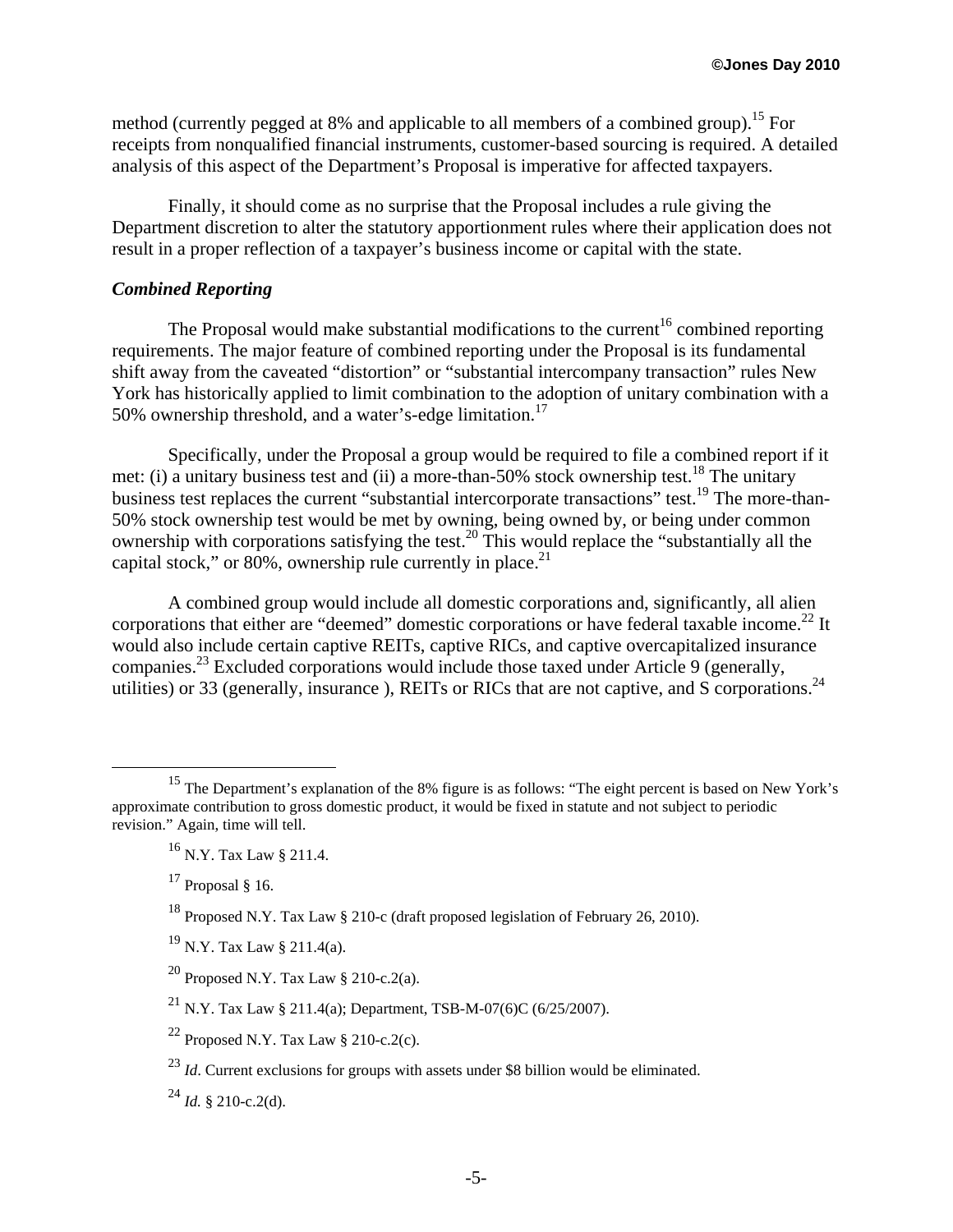The combined business income for the group would equal all the combined business income from the group apportioned to the state, minus any group NOL deduction.<sup>25</sup> Federal consolidated return principles would be applied and dividends eliminated. The capital base would likewise equal the combined capital base of the group apportioned to the state.<sup>26</sup> Apportionment would be based on receipts of each taxable and nontaxable member.<sup>27</sup>

A group of corporations not specifically excluded from combined reporting, if under common ownership, could elect combined reporting for successive seven-year periods.<sup>28</sup> After the seven years, the election would be automatically renewed unless affirmatively revoked.<sup>29</sup> This election would be made on the original return, be irrevocable, and waive any objection to inclusion in the group.<sup>30</sup> Given the drop in the ownership threshold from 80% to more than 50% and the economic consequences (good and bad) of combination, minority shareholders may want to pay particular attention to this aspect of the Proposal.

The entire unitary business would be treated as a single entity, jointly and severally liable for the entire tax liability.<sup>31</sup> Intercompany transactions and debt would be eliminated for computing income.32 Credits, NOLs, and capital losses would also be applied against the combined tax of the group, rather than only the corporation qualifying for the credit or producing the loss.<sup>33</sup> Each group would designate an agent corporation to handle tax matters relating to the combined report, or such duties would default to the parent corporation.<sup>34</sup>

### *Net Operating Losses*

The Proposal seeks to simplify the operation of the New York NOL deduction, and it largely accomplishes this goal. The new NOL provisions, however, would also limit the taxpayers' ability to use NOLs accrued prior to 2011 and would have other potentially negative consequences.

<sup>26</sup> *Id.*

 $^{27}$  *Id.* § 210-c.5.

<sup>28</sup> *Id.* § 210-c.3(a)–(b). Any corporation acquired during the seven-year period would similarly be included in the group.

 $^{29}$  *Id.* § 210-c.3(c).

 $30$  *Id.* § 210-c.3(b)–(c).

 $^{31}$  *Id.* § 210-c.4, .6.

 $32$  *Id.* § 210-c.4(b)(i)–(ii). The federal rules for deferred intercompany transactions would generally be applied.

 $^{33}$  *Id.* § 210-c.4(d)–(f).  $^{34}$  *Id.* § 210-c.7.

 $^{25}$  *Id.* § 210-c.2(a).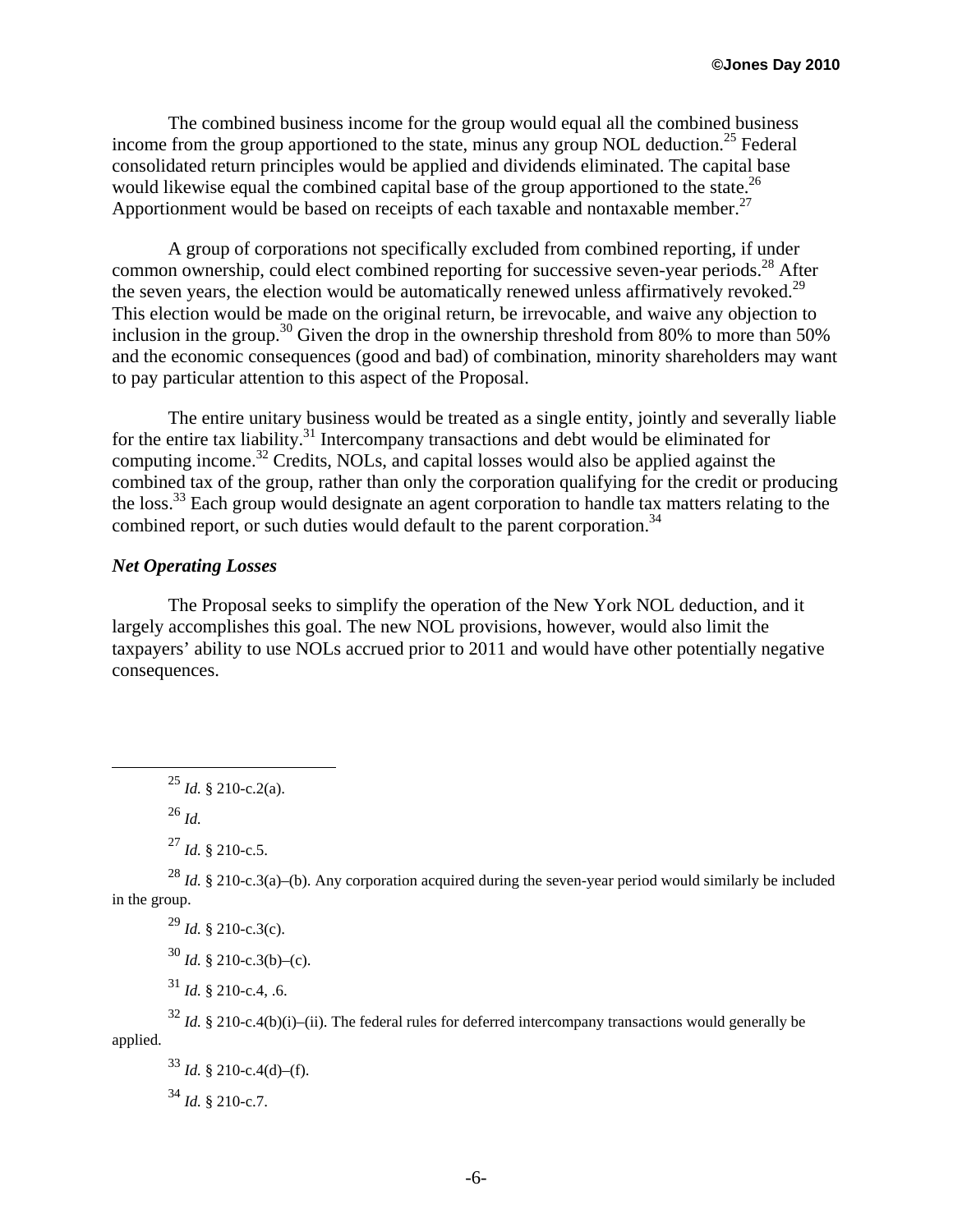The new NOL rules would apply only to the NOLs incurred in tax years beginning on or after 2011.35 The NOLs incurred in 2010, as well as any unused NOLs that were eligible for carryover into 2011, will be converted to a tax credit, determined by multiplying the corporation's (or the combined group's) 2010 business allocation percentage by the available New York NOLs.<sup>36</sup> Taxpayers other than small business corporations (as defined in IRC § 1244(c)(3))<sup>37</sup> are eligible to use 1/15 of the total amount of this new credit in each year, for the next 20 years.<sup>38</sup> The Department explains this curtailment of pre-2011 NOLs as stabilizing "their value for financial accounting purposes."<sup>39</sup>

Under the Proposal, the NOL carryforward rules conform to the federal carryforward period, currently 20 years.<sup>40</sup> No carryback is permitted.<sup>41</sup>

The Proposal also continues the prior rule that prohibited taxpayers from deducting the NOLs sustained "during any taxable year in which the taxpayer was not subject to the tax" in New York.<sup>42</sup> Although the logic behind this rule is understandable, because the Proposal expands New York's definition of "nexus" and revises the combined reporting rules, many out-of-state corporations would unfortunately become New York taxpayers without the benefit of NOL deductions from prior years.

On a positive note, the Proposal would eliminate a provision which states that the New York NOL deduction "shall not exceed the deduction for the taxable year allowed under section one hundred seventy-two of the internal revenue code."43 Under the existing provision, in any given tax year, taxpayers are permitted to deduct only the New York NOLs that were sustained in the same year as the federal NOLs, and only to the extent that the New York NOLs do not exceed the federal NOLs. If the New York NOLs do not match the federal NOLs, the current provision creates tracing difficulties, as well as the possibility that a taxpayer could lose its New York NOLs because it already exhausted its federal NOLs. The elimination of the current limitation would significantly simplify the New York NOL rules.

 $38$  Proposal § 15.

39 Broad Principles, Corporate Tax Reform, Feb. 2010.

40 Proposal § 13; IRC § 172(b)(1)(A)(ii).

<sup>41</sup> This is consistent with the current Article 32 treatment. Under Article 9-A, a \$10,000 carryback is permitted to the preceding two taxable years. N.Y. Tax Law § 208(9)(f).

 $42$  Proposal § 13.

 $^{43}$  N.Y. Tax Law § 208(9)(f)(3).

 $35$  Proposal  $\frac{8}{3}$  13.

 $36$  Proposal § 15.

 $37$  Under IRC § 1244(c)(3), a corporation qualifies as a "small business corporation" if its aggregate capital does not exceed \$1 million.